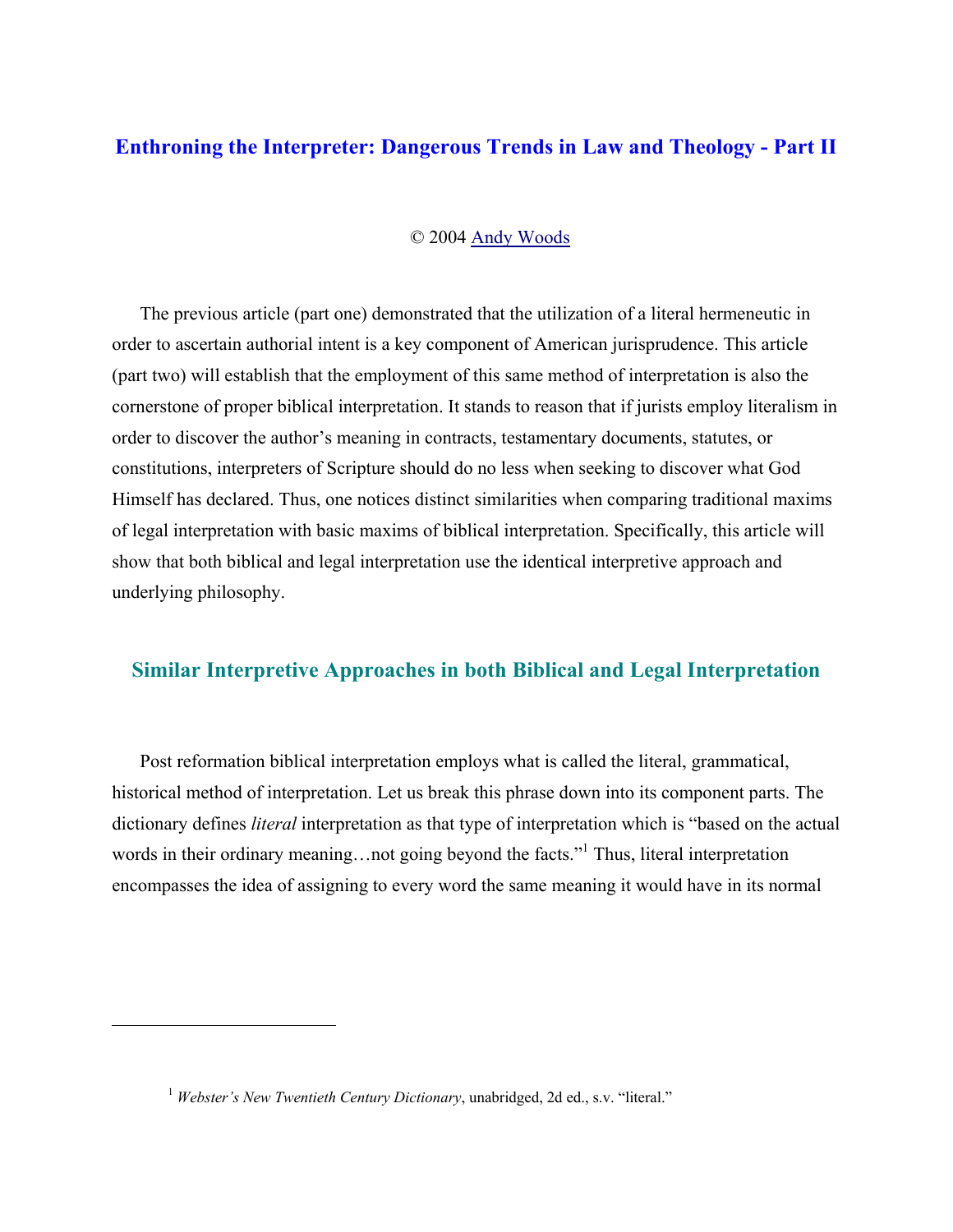usage, whether employed in speaking, writing, or thinking.<sup>2</sup> Cooper's "Golden Rule of Interpretation" incorporates such an understanding of literalism:

When the plain sense of Scripture makes common sense, seek no other sense; therefore, take every word at its primary, ordinary, usual, literal meaning unless the facts of the immediate context, studied in light of related passages and axiomatic and fundamental truths, indicate clearly otherwise.<sup>3</sup>

Because literalism resists "going beyond the facts," when interpreting a given text, literal interpreters resist the temptation to import foreign ideas from outside the text. A classic example of going beyond what the text says is the ancient interpretation that the four rivers in Genesis 2, the Pishon, Havilah, Tigris, and Euphrates, represent the body, soul, spirit, and mind. Such an idea is not readily apparent from studying the text in Genesis 2. One must go outside the text of Genesis 2 and bring into it foreign concepts in order to arrive at this conclusion.

It should be noted in passing that literal interpretation has been unfairly criticized on the basis that it adheres to a wooden, inflexible literalism that fails to allow for types, symbols, figures of speech, and genre distinctions. Such a straw man argumentation is easily recognizable by simply reading how those advocating a literal hermeneutic define the term literal. Charles Ryrie specifically notes that literalism "…does not preclude or exclude correct understanding of

<sup>2</sup> Bernard Ramm, *Protestant Biblical Interpretation*, 3d ed. (Boston: W.A. Wilde, 1956; reprint, Grand Rapids: Baker, 1979), 89-92.

<sup>&</sup>lt;sup>3</sup> David L. Cooper, *The World's Greatest Library Graphically Illustrated* (Los Angeles: Biblical Research Society, 1970), 11.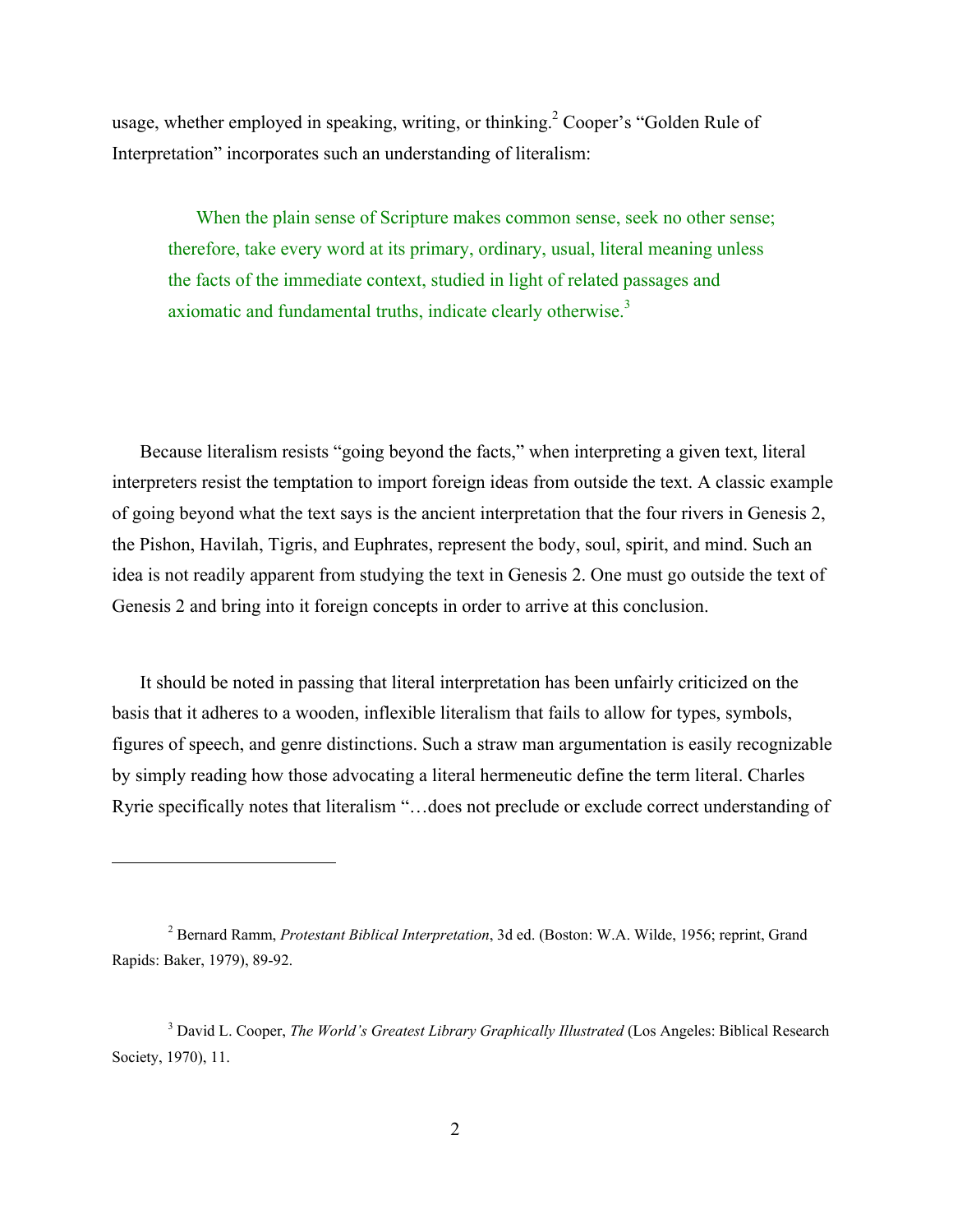types, illustrations, apocalypses, and other genres within the basic framework of literal interpretation."<sup>4</sup> Ryrie further explains that literal interpretation "...might also be called plain interpretation so that no one receives the mistaken notion that the literal principle rules out figures of speech."<sup>5</sup> Ryrie buttresses this point by appealing to the following quote from E.R. Craven:

The literalist (so called) is not one who denies that figurative language, that symbols are used in prophecy, nor does he deny the great spiritual truths are set forth therein; his position is, simply, that the prophecies are to be normally interpreted (i.e., according to received laws of language) as any other utterances are interpreted–that which is manifestly figurative so regarded.<sup>6</sup>

The absurdity of the notion that a literal hermeneutic fails to encompass basic figures of speech is also illustrated by the fact that the most extensive scholarly treatment of figures of speech available today<sup>7</sup> was completed not just by a dispensational literalist, but by a hyper dispensationalist! E.W. Bullinger, the creator of this work, was not only a literalist and a dispensationalist, but a hyper dispensationalist who believed that the age of the church began after Acts 28:28. Thomas Ice observes that, "Bullinger's work demonstrates that literalists have

4 Charles C. Ryrie, *Dispensationalism Today* (Chicago: Moody Press, 1965), 86.

5 Ibid.

 $\overline{a}$ 

6 E.R. Craven and J.P. Lange, ed., *Commentary on the Holy Scriptures: Revelation* (NY: Scribner, 1872), 98 (cited in Ryrie, *Dispensationalism Today*, 87).

7 Ethelbert W. Bullinger, *Figures of Speech Used in the Bible: Explained and Illustrated* (Grand Rapids: Baker, 1968).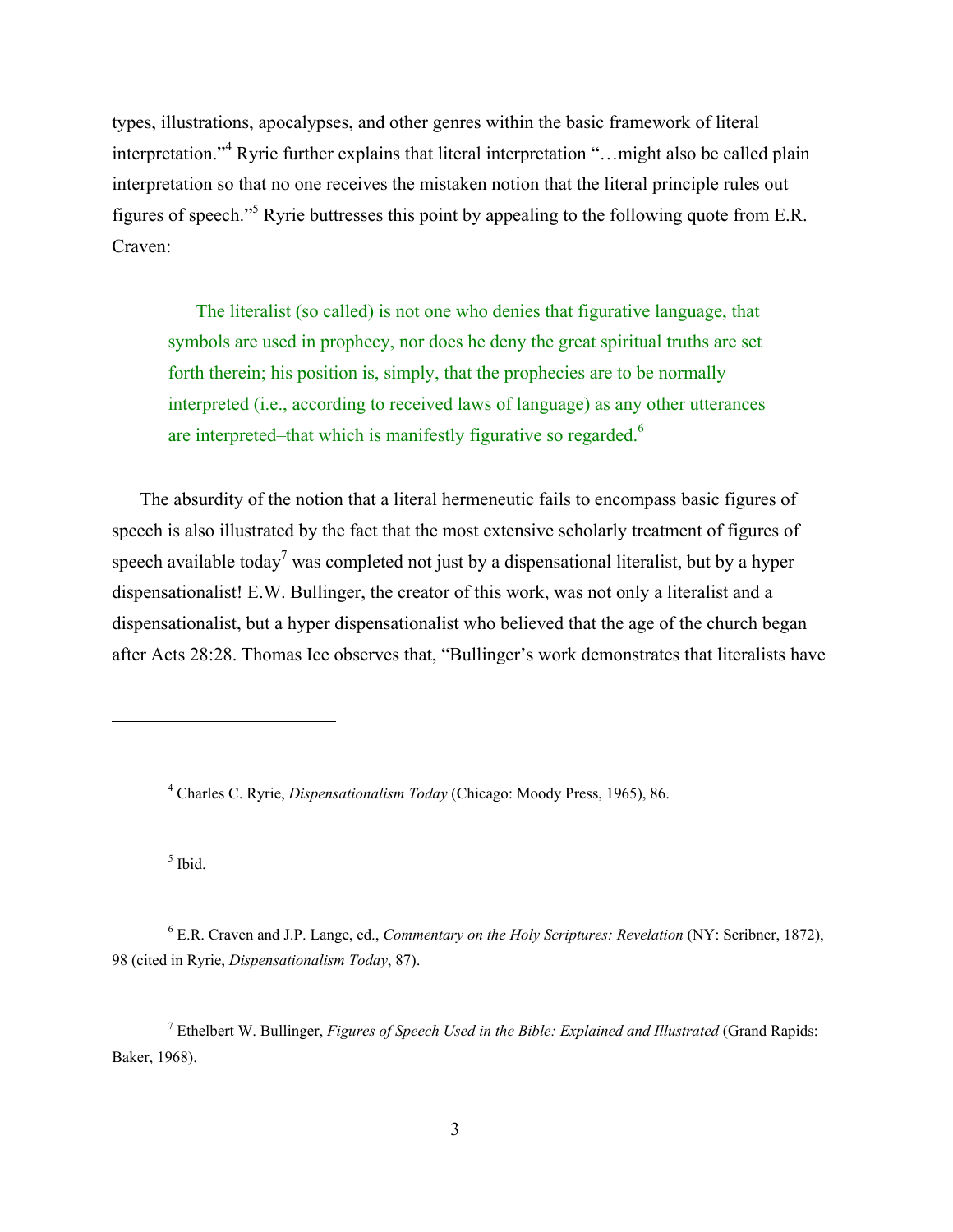at least thought about the use of figures of speech in a detailed and sophisticated way and do not consider such usage in conflict with literalism."8

*Grammatical* interpretation observes the impact that grammar plays in any given text. Thus, bible interpreters must correctly analyze the relationship that words, phrases, or sentences have toward one another. Such an analysis entails the study of lexicology (meaning of words), morphology (form of words), parts of speech (function of words), and syntax (relationship of words).9 *Historical* interpretation takes into account historical context, setting, and circumstances in which the words of Scripture were written. Milton S. Terry explains:

The interpreter should, therefore, endeavour to take himself from the present, and to transport himself into the historical position of his author, look through his eyes, note his surroundings, feel with his heart, and catch his emotion. Herein we note the import of the term grammatico-*historical* interpretation.<sup>10</sup>

 In essence, the literal, grammatical, historical method of interpretation is designed to arrive at authorial intent by allowing the ideas plainly found within the text to speak for themselves. By way of comparison, the literal, grammatical, historical hermeneutical method is identical to the contractual hermeneutical method reflected in the words of Justice Flaherty that

<sup>8</sup> Thomas D. Ice, "Dispensational Hermeneutics," *Issues in Dispensationalism*, Wesley R. Willis and John R. Master, gen. eds. (Chicago: Moody, 1994), 42.

<sup>9</sup> Roy B. Zuck, *Basic Bible Interpretation: A Practical Guide to Discovering Biblical Truth* (Wheaton, IL: Victor Books, 1991), 100.

<sup>10</sup> Milton S. Terry, *Biblical Hermeneutics* (NY: Philips and Hunt, 1883; reprint, Grand Rapids: Zondervan, 1976), 231.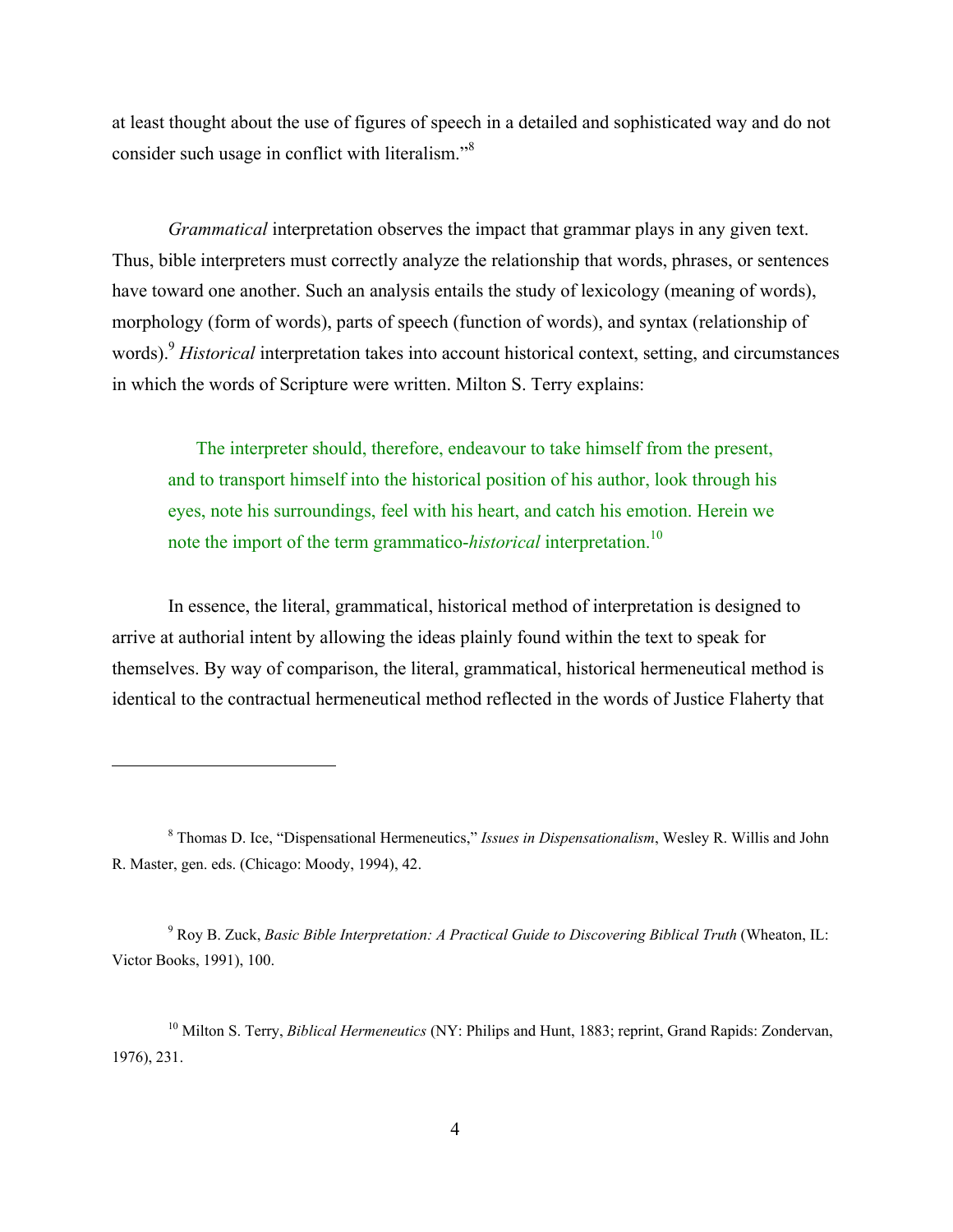was mentioned in part one. Flaherty noted, "It is well established that the intent of the parties to a written contract is to be regarded as being embodied in the writing itself, and when the words are clear and unambiguous the intent is to be discovered only from the express language from the agreement...<sup>"11</sup> Furthermore, the literal, grammatical, historical method of interpretation is virtually identical to Joseph Story's aforementioned approach to constitutional interpretation. According to Story:

In construing the Constitution of the United States, we are in the first instance to consider, what are its nature and objects, its scope and design, as apparent from the structure of the instrument, viewed as a whole and also viewed in its component parts. Where its words are plain, clear and determinate, they require no interpretation…Where the words admit of two senses, each of which is conformable to general usage, that sense is to be adopted, which without departing from the literal import of the words, best harmonizes with the nature and objects, the scope and design of the instrument.<sup>12</sup>

Moreover, Terry's above described definition of historical interpretation bears much resemblance to Thomas Jefferson's admonition to return to the Constitution's original intent. The previous article quoted Jefferson in this regard when he said that we must:

Carry ourselves back to the time when the Constitution was adopted, recollect the spirit in the debates, and instead of trying what meaning may be squeezed out

1

<sup>11</sup> Justice Flaherty; Quoted by E. Allan Farnsworth and William F. Young, *Cases and Materials on Contracts*, 5th ed. (Westbury, NY: The Foundation Press, Inc., 1995), 603-4.

<sup>&</sup>lt;sup>12</sup> Joseph Story; quoted in Edwin Meese, III, Address to American Bar Association, 1985; adapted in "Toward a Jurisprudence of Original Intention," *Benchmark* Vol. II, no. 1, (January-February 1986): 10.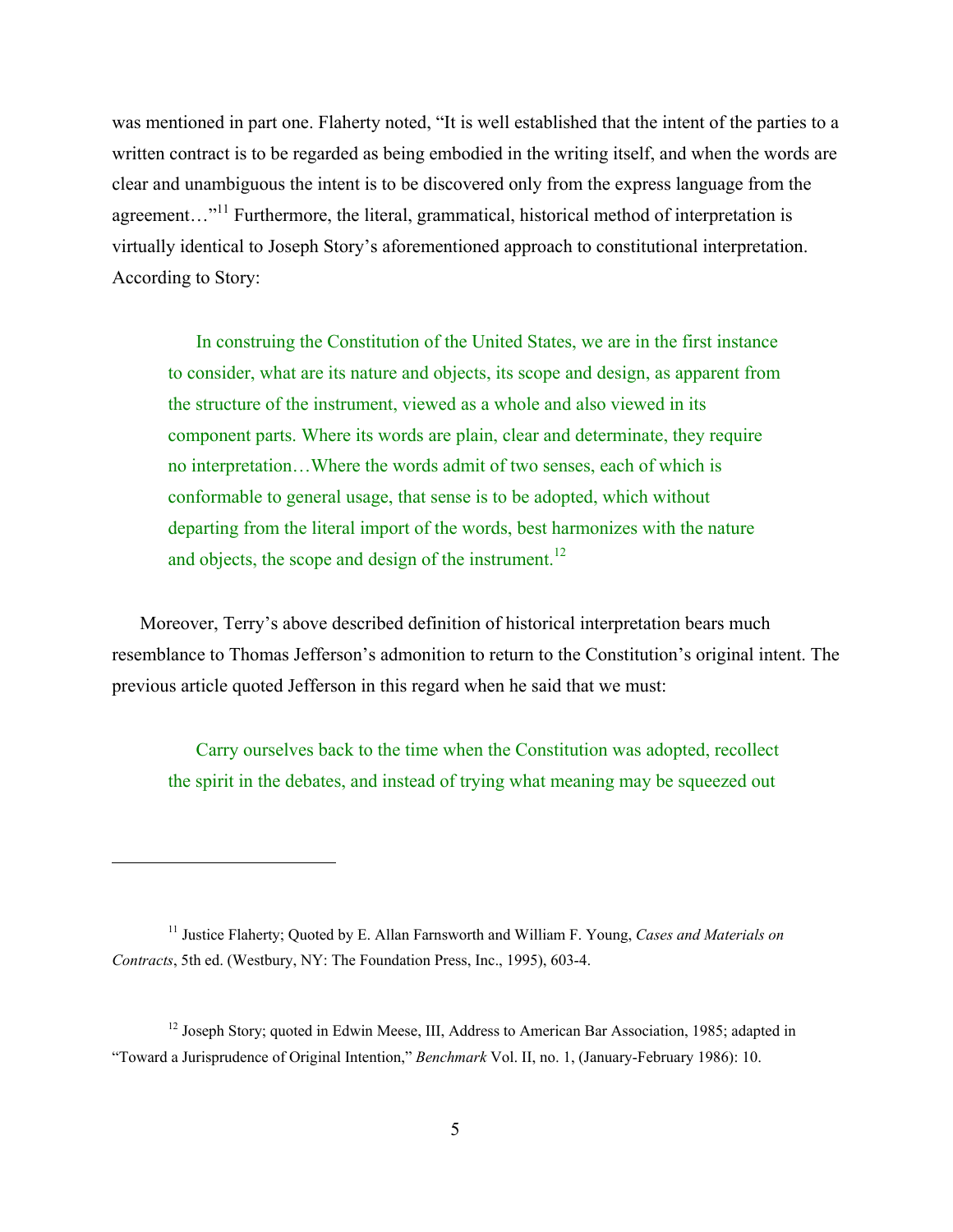of the text, or invented against it, conform to the probable one in which it was passed.<sup>13</sup>

In sum, maxims of biblical interpretation have much in common with traditional maxims of legal interpretation. Both approaches have as their underlying goal the pursuit of authorial intent by first and foremost observing the ideas plainly presented in the text.

### **Philosophical Similarities in Legal and Biblical Interpretation**

Although there are similarities in approach when comparing maxims of legal and biblical interpretation, the similarities do not end there. The philosophy of interpretation is also shared between the two disciplines. The underlying goal of both legal and biblical interpretation is to transfer the authority away from the subjective impulses of the interpreter and instead toward the objective standard of the author's meaning.

Why should biblical interpreters employ the literal, grammatical, historical method of interpretation? J. Dwight Pentecost cites several dangers when such an approach is not used.<sup>14</sup> First and foremost, the authority transfers from the text to the interpreter. In other words, the basic authority in interpretation ceases to be the Scriptures, but rather the mind of the interpreter. Early church father Jerome warns, "that the faultiest style of teaching is to corrupt the meaning

<u>.</u>

<sup>13</sup> Thomas Jefferson, *Writings of Thomas Jefferson*, Albert Bergh, ed. (Washington D.C.: Thomas Jefferson Memorial Association, 1904), Vol. XV, p. 449, in a letter from Jefferson to Justice William Johnson on June 12, 1823.

<sup>14</sup> J. Dwight Pentecost*, Things to Come: A Study in Biblical Eschatology* (Grand Rapids: Zondervan, 1958), 5-6.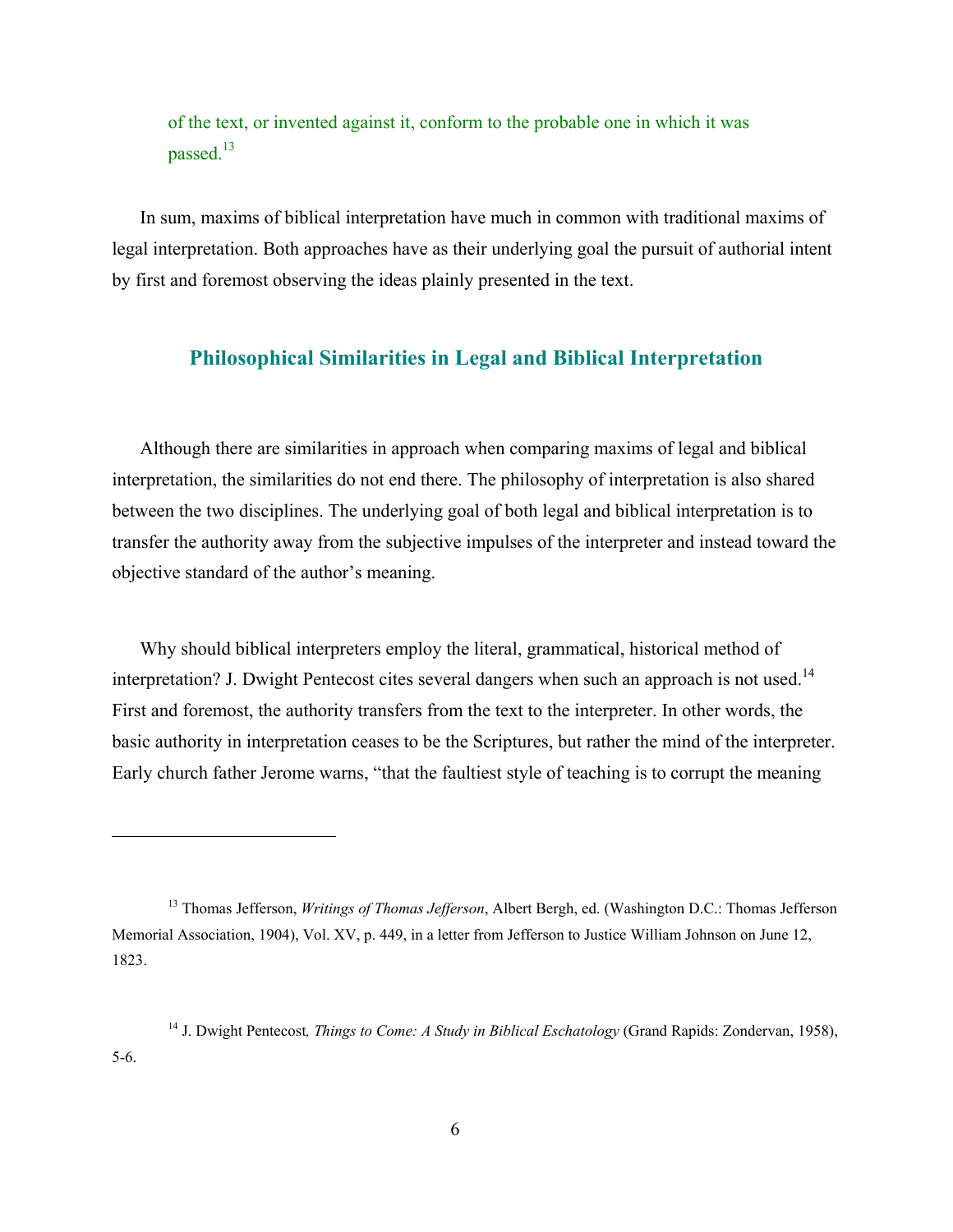of Scripture, and to drag its reluctant utterance to our own will, making Scriptural mysteries out of our own imagination."15 F.W. Farrar adds, "…once we start with the rule that whole passages and books of scripture say one thing when they mean another, the reader is delivered bound hand and foot to the caprice of the interpreter."16 Bernard Ramm observes, "The Bible treated allegorically becomes putty in the hands of the exegete."<sup>17</sup> Thus, scripture becomes held hostage to whatever seems reasonable to the interpreter when the literal, grammatical, historical interpretive method is dispensed with.

Second, the Scripture itself is not being interpreted. The issue becomes not what God has spoken but what the interpreter thinks. In other words, the text becomes servant to the interpreter rather than the interpreter being subservient to the text. Terry explains:

…it will be noticed at once that its habit is to disregard the common signification of words and give wing to all manner of fanciful speculation. It does not draw out the legitimate meaning of an author's language, but foists into it whatever the whim or fancy of an interpreter may desire."<sup>18</sup>

Third, one is left without any means by which the conclusions of the interpreter may be tested. When the objective standard of language's common meaning is dispensed with, one

16 Ibid., 238-39.

 $\overline{a}$ 

<sup>17</sup> Ramm, 30.

18 Milton S. Terry, *Biblical Hermeneutics* (NY: Philips and Hunt, 1883), 224.

<sup>15</sup> Jerome; Quoted by F.W. Farrar, *History of interpretation* (NY: E.P. Dutton and Company, 1886), 232.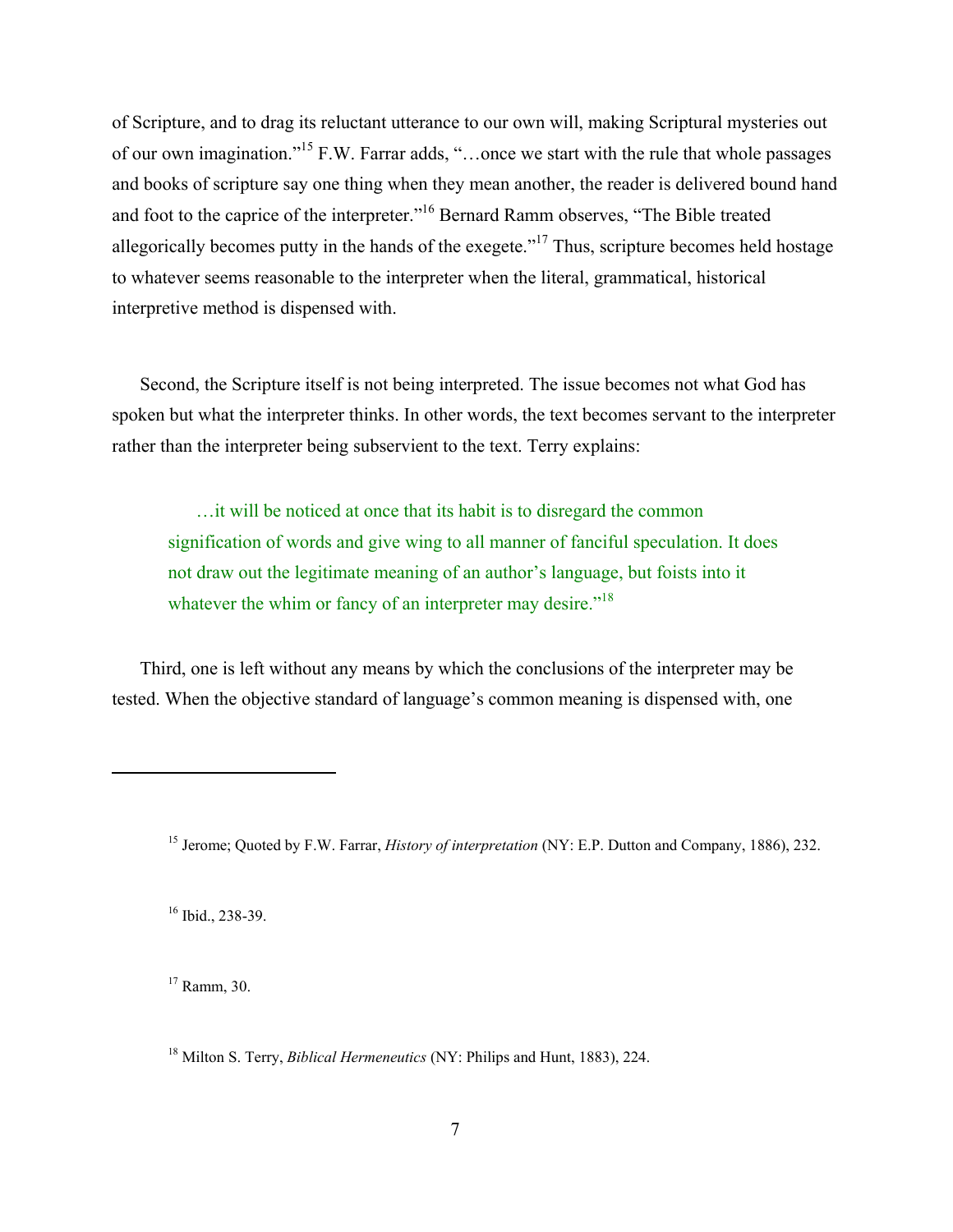man's personal interpretation becomes just as valid as anyone else's. In such an environment, there is no way to determine whose interpretation is correct because there is no longer an objective standard that personal interpretations can be compared to. Fourth, there is no mechanism to control the imagination of the interpreter. Ramm notes:

…to state that the principal meaning of the Bible is a second-sense meaning, and that the principle method of interpretation is "spiritualizing," is to open the door to almost uncontrolled speculation and imagination. For this reason we have insisted that the control in interpretation is the literal method.<sup>19</sup>

Thus, literal interpretation properly constrains the dictates of the carnal imagination by allowing it to roam only so far. Otherwise, interpreters (to borrow the language of the great New York jurist, Chancellor James Kent) would be able to "roam at large in the trackless fields of their own imaginations." In sum, the philosophy behind utilization of the literal, grammatical, historical method of interpretation is to shift the authority in the interpretive process away from the subjectivity of the interpreter's ever-vacillating imagination and back toward the objectivity of the static text.

 This same rationale also exists in the domain of legal interpretation. For the same reasons described above, when interpreting a contract, courts first of all observe the plain meaning of the contract language. Because courts understand that parties have a right to enter into contractual terms of their own choosing, courts understand that they are not in the business of rewriting contracts in a way that is contrary to the expressed wishes of the parties. Therefore, courts allow the authority in the interpretive process to reside in the contract language rather than in their own opinions regarding what the contract should or should not say. As previously mentioned in part

 $19$  Ramm, 65.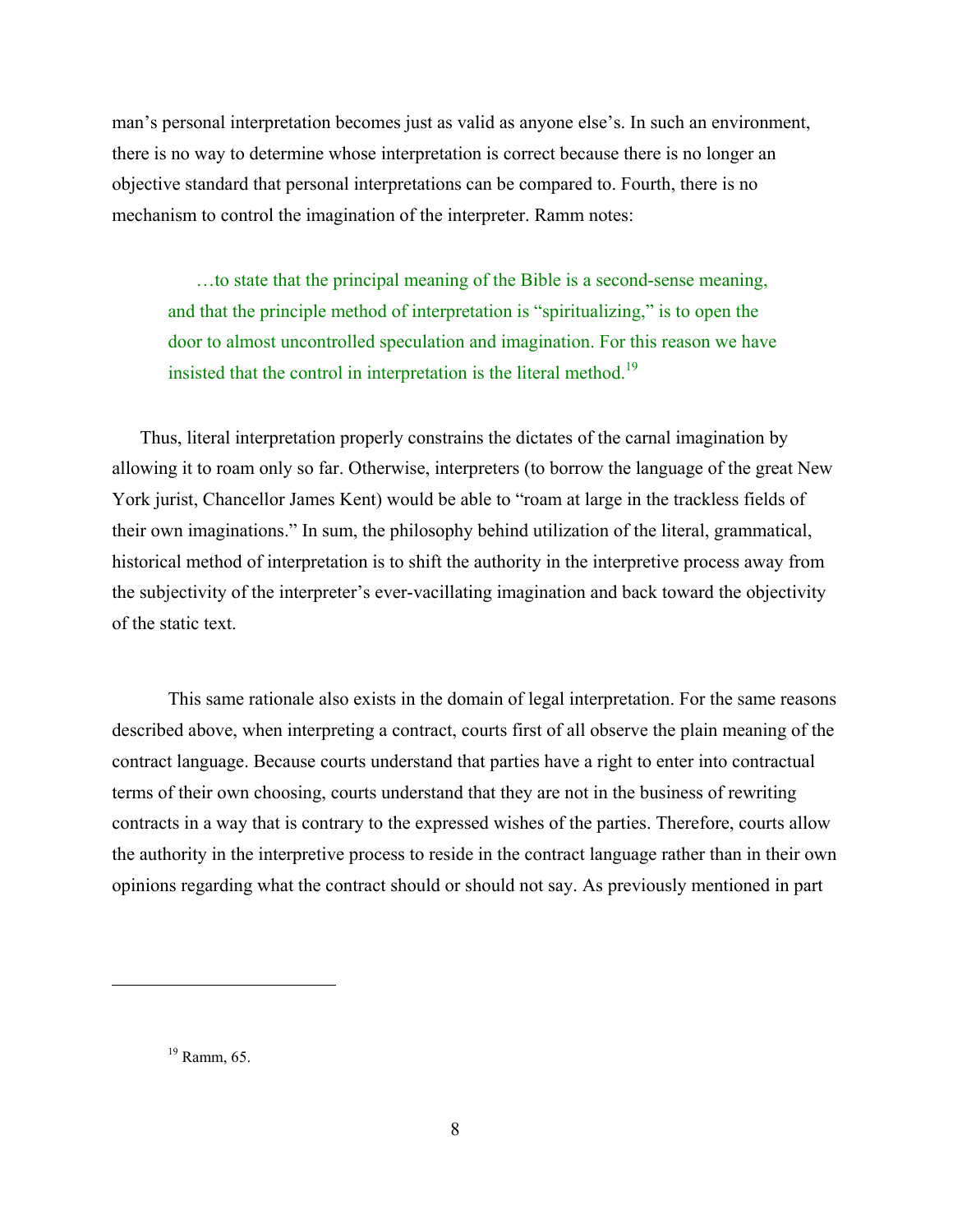one, Justice Flaherty succinctly summarized the philosophy behind literal interpretation in contract law:

 …the rationale for interpreting contractual terms in accord with the plain meaning of language expressed is multifarious, resting in part upon what is viewed as the appropriate role of the courts in the interpretive process: This court long ago emphasized that the parties have the right to make their own contract, and it is not the function of the court to re-write it, or to give it a construction in conflict with…the accepted and plain meaning of the language used…In addition to the justifications focusing upon the appropriate role of the courts in the interpretive process, the plain meaning approach to construction has been supported as generally best serving the ascertainment of the contracting parties mutual intent…In determining what the parties determined by their contract, the law must look to what they clearly expressed. Courts in interpreting a contract do not assume that its language was chosen carelessly. Neither can it be assumed that the parties were ignorant of the meaning of the language that they employed...<sup>20</sup>

Similarly, because courts desire to honor the wishes of the testator, they also allow authority to rest in the testamentary document itself by utilizing a literal approach when interpreting such documents. Moreover, because the judiciary traditionally has not desired to transform itself into a super legislature, it has attempted to follow the plain language of statutes whenever possible when interpreting legislation. In addition, because jurists have traditionally not desired to amend the Constitution from the bench, they have typically followed the plain language of the Constitution's drafters thus allowing authority to abide in the constitutional text rather in their own ideological predilections. Traditional principles of constitutional interpretation recognize that the maxim of following the plain language of the text is indeed the best insulation against an

1

<sup>20</sup> Justice Flaherty; Quoted by E. Allan Farnsworth and William F. Young, *Cases and Materials on Contracts*, 5th ed. (Westbury, NY: The Foundation Press, Inc., 1995), 603-4.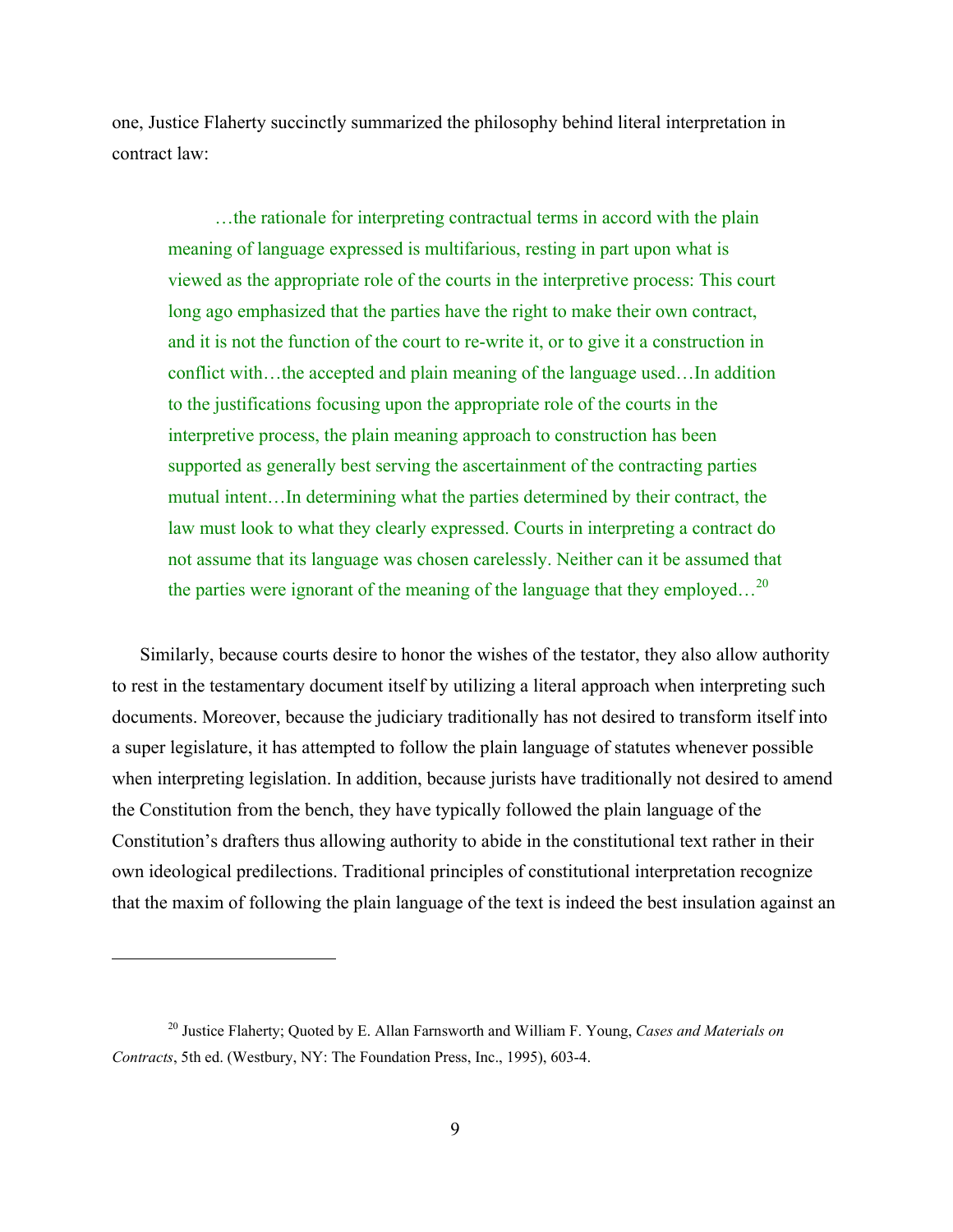overly ideological judiciary. If jurists approached these documents any other way, they would not be interpreting. Rather, they would be amending and rewriting them.

### **Lawyers Advocating Literalism throughout Church History**

 As indicated in the preceding discussion, appropriate biblical interpretation, as capsulated in the works of hermeneutical authorities such as Ramm, Pentecost, Terry, and Farrar, is nearly identical to the principles of legal interpretation in both approach and philosophy. However, this similarity will come as no surprise to students of church history. Some of the greatest contributions to the church's understanding of the importance literal interpretation have come from those who were either lawyers or former students of the law. Great advances in hermeneutical method came about when these Christian jurists applied their legal training to the study of the Scriptures. Their efforts resulted in trusted interpretive methods later codified and summarized by recent hermeneutical authorities.

For example, reformers Martin Luther and John Calvin, both students of the law in their formative educational years, $^{21}$  played integral roles in rescuing the church from the Alexandrian allegorical method of interpretation that was introduced in the second century and grew to dominate the church throughout the middle ages. Luther denounced the allegorical approach to Scripture in strong words. He said: "Allegories are empty speculations and as it were the scum of Holy Scripture." "Origen's allegories are not worth so much dirt." "To allegorize is to juggle the Scripture." "Allegorizing may degenerate into a mere monkey game." "Allegories are awkward,

<sup>21</sup> Alan W. Gomes, *Reformation & Modern Theology and Historical Theology Survey Course Syllabus* (La Mirada: Biola Bookstore, 1999), 23; Justo L. Gonzalez, *The Story of Christianity* (San Francisco: Harper Collins Publishers, 1985), vol. 2: 62.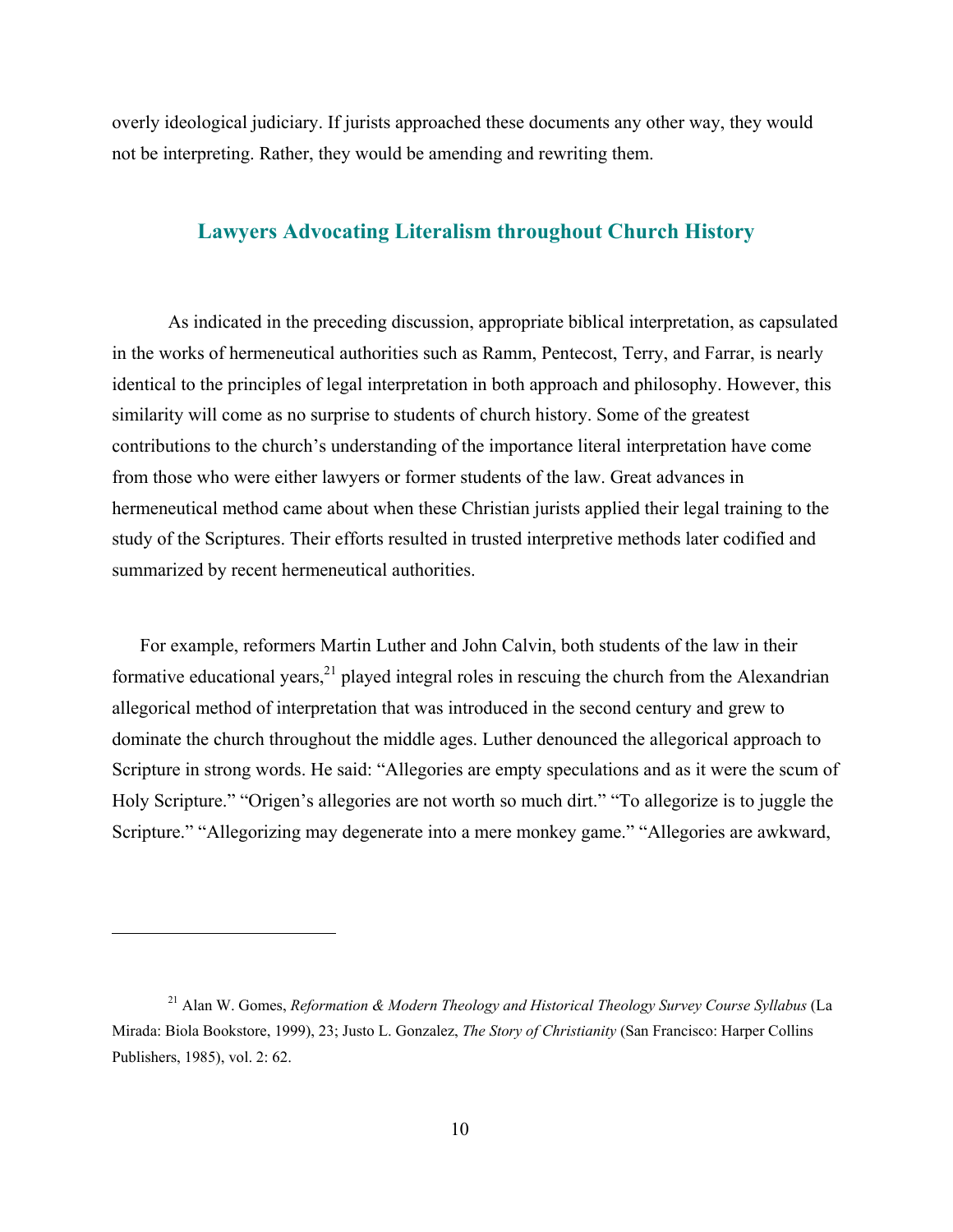absurd, inventive, obsolete, loose rags."<sup>22</sup> Luther also wrote that the Scriptures "are to be retained in their simplest meaning ever possible, and to be understood in their grammatical and literal sense unless the context plainly forbids" (*Luther's Works*, 6:509).<sup>23</sup>

Calvin similarly rejected allegorical interpretations. He called them "frivolous games" and accused Origen and other allegorists of "torturing scripture, in every possible sense, from the true sense."<sup>24</sup> Calvin wrote in the preface of his commentary on Romans "it is the first business of an interpreter to let the author say what he does say, instead of attributing to him what we think he ought to say." $25$ 

Both reformers rejected the use of church tradition as a guide for spiritual truth and instead advocated returning to scripture alone or *"sola scriptura*" as the source of Christian belief and practice. To put this into legal terms, Luther and Calvin rejected the case law approach as a guide to Scripture.<sup>26</sup> The case law method places more emphasis on studying what legal authorities have said about a given legal source than on studying the legal source itself. The case law method and its relationship to constitutional law will be dealt with in part three. In addition, both

22 Martin Luther; Quoted in Farrar, 328.

<sup>23</sup> Martin Luther; Quoted by Zuck, 45.

<sup>24</sup> John Calvin; Quoted in Zuck, 47.

 $25$  Ibid.

<sup>26</sup> John Eidesmoe, *Christianity and the Constitution* (Grand Rapids: Baker Book House, 1987), 402.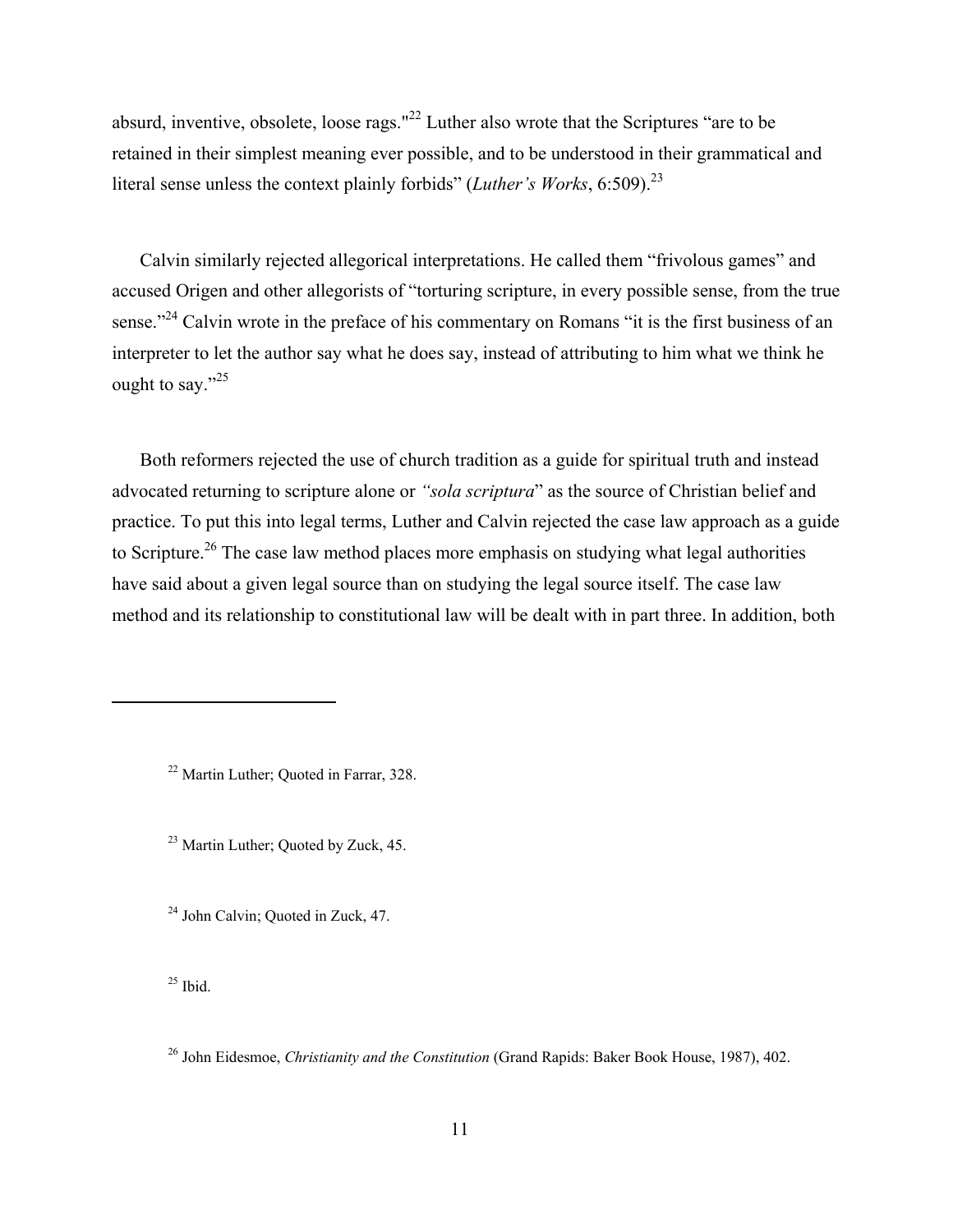reformers recognized the value of knowledge of biblical Hebrew and Greek due to the fact that a return to scripture inevitably required knowledge of the original languages of Scripture.

However, despite their emphasis upon literally interpreting some aspects of Scripture, Luther and Calvin did not go far enough in applying a literal hermeneutic to all areas of divine truth. Regarding Luther, Roy B. Zuck observes:

Though Luther vehemently opposed the allegorizing of scripture, he too occasionally allegorized. For instance he stated that Noah's Ark is an allegory of the church. For Luther, Bible interpretation is to be centered in Christ. Rather than allegorizing the Old Testament, he saw Christ frequently in the Old Testament, often beyond what is legitimately provided for in proper interpretation.<sup>27</sup>

 Because the reformers were primarily concerned with soteriological issues, they failed to apply the same literal interpretation that they used to interpret soteriology to the areas of ecclesiology and eschatology.

Such a selective and inconsistent application of a literal hermeneutic was not rectified until the budding of the dispensational movement centuries later. What makes dispensationalism unique as a theological system is not merely its emphasis upon a literal hermeneutic, but its willingness to consistently apply this literal hermeneutic to the totality of biblical revelation. Thus, Ryrie includes consistent literal interpretation in his *sine qua non* of dispensational

 $27$  Zuck, 45.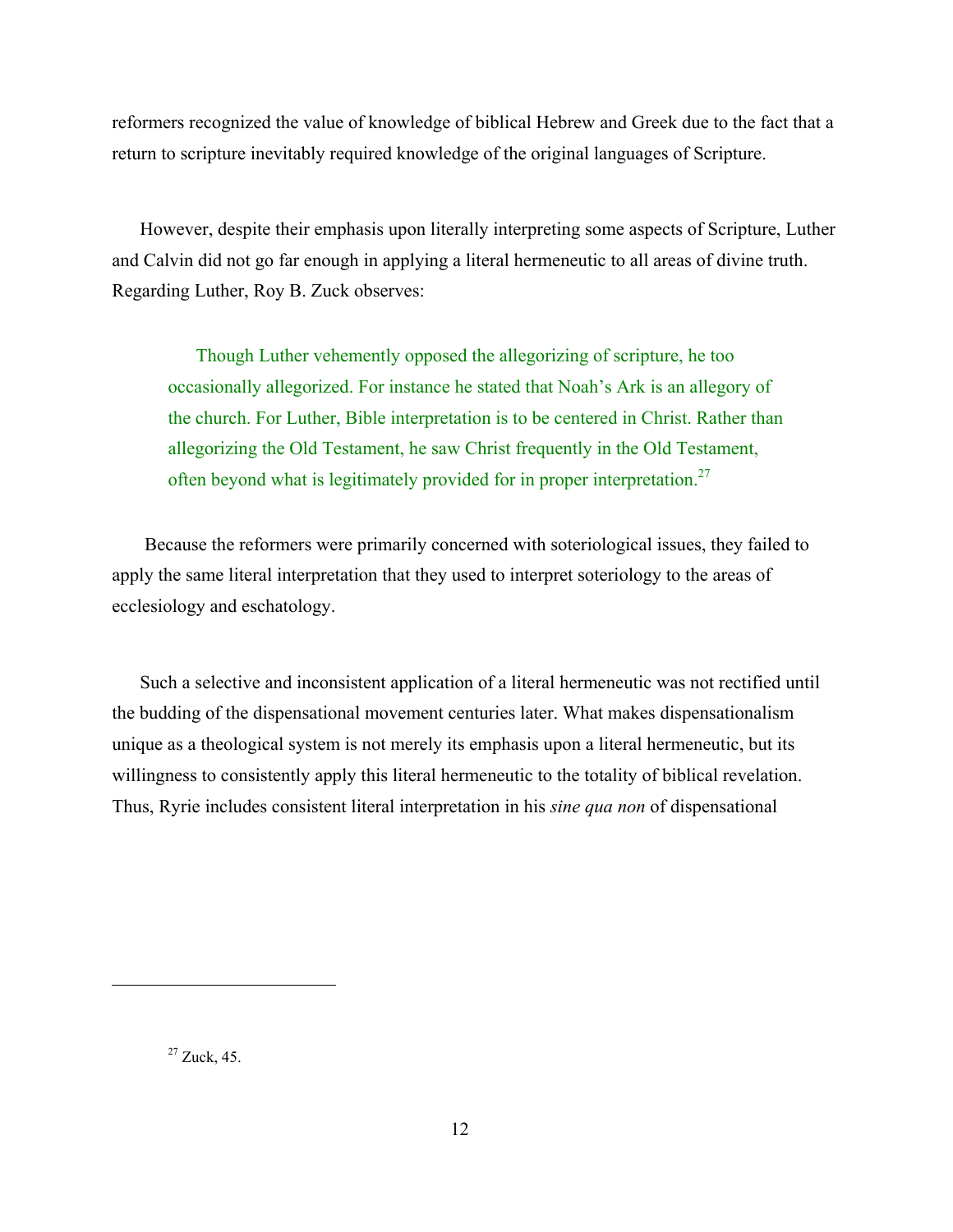theology when he says, "the distinction between Israel and the church is born out of a system of hermeneutics that is usually called literal interpretation."<sup>28</sup>

By insisting on the application of a literal hermeneutic to all of Scripture, dispensationalism, in essence, completed the hermeneutical revolution begun by the reformers. Dispensationalists took the literal hermeneutic applied by the reformers in the area of soteriology and applied it to all areas of theology, including eschatology and ecclesiology. Just as Calvin and Luther, the two men most credited for introducing a literal hermeneutic to soteriological issues in the reformation era, were trained in the law, many of the leaders of the dispensational movement were heavily influenced by their legal training and thinking. For example, John Nelson Darby, the man mostly credited with rediscovering the scriptural doctrine of the pretribulation rapture, planned to enter the field of law after graduating from Trinity College in Dublin. He was called to the Irish Chancery Bar in 1822. However, after a spiritual struggle that led to his conversion he opted to give up the law in order to become a priest in the Church of England.<sup>29</sup>

Another key dispensational thinker was Sir Robert Anderson. Though more recent work may shed new light on Anderson's prophetic calculations,<sup>30</sup> his work *The Coming Prince* is considered a classic in the area of biblical chronology because of its detailed explanation of the literal fulfillment of Daniel's prophecy of the seventy weeks. Anderson, like Darby, was also

28 Charles C. Ryrie, *Dispensationalism: Revised and Expanded* (Chicago: Moody Press, 1995), 40.

 $\overline{a}$ 

29 Mal Couch, *An Introduction to Classical Evangelical Hermeneutics: A Guide to the History and Practice of Biblical Interpretation* (Grand Rapids: Kregel, 2000), 112; Floyd Elmore, "Darby, John Nelson," in *Dictionary of Premillennial Theology*, ed. Mal Couch (Grand Rapids: Kregel, 1996), 82.

30 Harold W. Hoehner, *Chronological Aspects of the life of Christ* (Grand Rapids: Zondervan, 1977), 115- 39.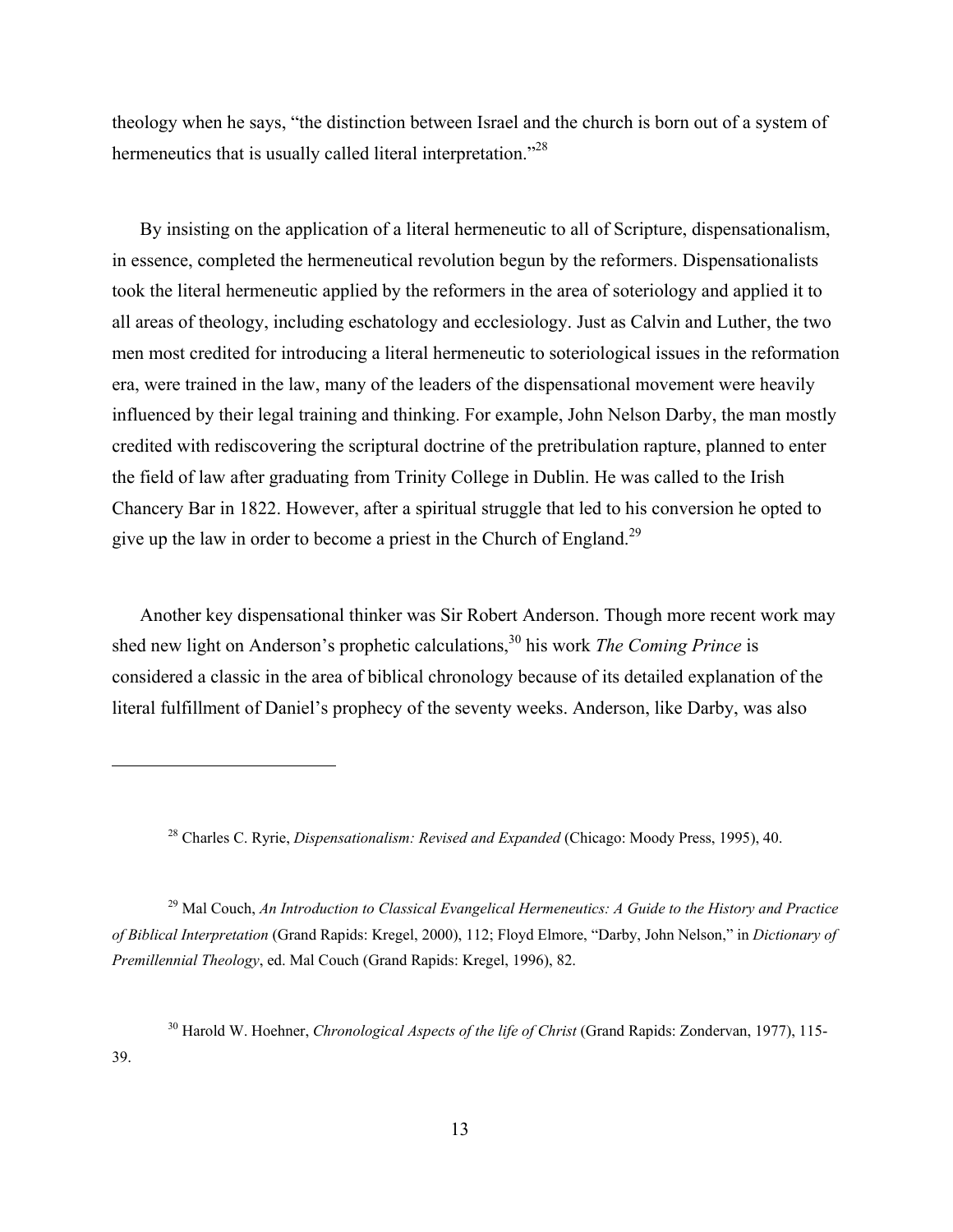heavily influenced by the legal profession. After receiving his law degree from Trinity College, Dublin in 1863, he became a member of the Irish bar and worked drawing up legal briefs on a traveling circuit. He served as chief of the criminal investigative department of the Scotland Yard. After retiring with distinction, he used his investigative training and ability to think logically to study the Scriptures. $31$ 

Cyrus Ingerson Scofield was yet another influential dispensationalist who also happened to be a lawyer. Following the Civil War he studied law and received his law degree. He then entered politics in Kansas. President Grant later appointed him to the office of District Attorney. Scofield's best-remembered contributions include his influence as a Bible teacher as well as *The Scofield Reference Bible*, which advocated a pretribulation rapture, a literal return of the Jews to the homeland, premillennialism, and dispensationalism.<sup>32</sup> In sum, given the contributions that legal minds have made throughout church history concerning the significance of literal interpretation, it is no wonder that the maxims of proper biblical interpretation, as summarized by hermeneutical authorities such as Ramm, Pentecost, Terry, and Farrar, bear such a close resemblance to traditional maxims of legal interpretation.

## **Conclusion**

Just as employing a literal method of interpretation in order to ascertain authorial intent is central in the field of law, the exact same maxim of interpretation is also crucial toward proper biblical interpretation. Not only is this interpretive approach the same in both fields, but the

 $32$  Ibid., 119-120.

<sup>31</sup> Mal Couch, *An Introduction to Classical Evangelical Hermeneutics: A Guide to the History and Practice of Biblical Interpretation* (Grand Rapids: Kregel, 2000), 119.